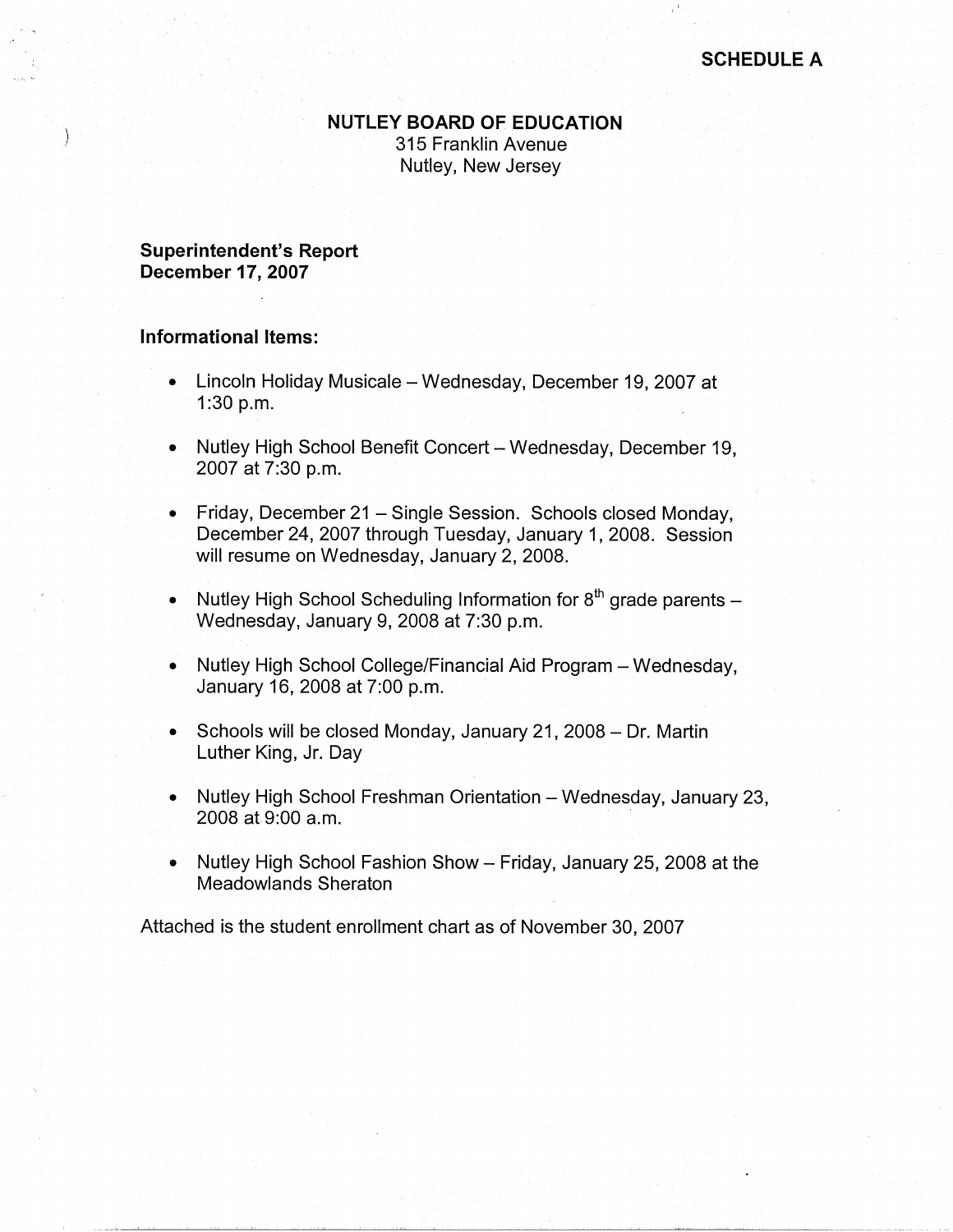## **SUPERINTENDENT'S REPORT December 17, 2007**

- The District has been notified that we will receive an additional 1.29 million dollars in State Aid for 2008/2009.
- November 21 Fall Athletic Awards Ceremony took place at NHS.
- November 23 Winter teams started practice.
- November 27 "Not My Kid" Seminar for Parents, on the warning signs of drug use were presented at NHS.
- November 28 Nutley Soccer Booster Club held their end of season Awards Dinner.
- November 29 Principal's Meeting was held.
- As reported, I've met with members of the neighborhood, surrounding JHW Middle School, to listen and discuss traffic and parking concerns.
- December 3 I attended the NJSAA (New Jersey Scholastic Athletic Association) annual business meeting. A vote was taken to separate the public schools from competing against the non-public schools. The proposal fell short by eight votes. Our District and other public schools in our league are considering options.
- The curriculum committees that met during the month were: English (Grades 5-8), Art, Technology and Basic Skills.
- December  $3$  The Mayor's Tree Lighting Ceremony took place. Messrs. Nicolette, Calicchio, Vitkovsky and Cundari are commended for their work in moving the event indoors. As always, this was a wonderful showcase of talent and community spirit. Everyone did a great job.
- There was a second accident on Bloomfield Avenue, at Radcliffe School. I have asked for a traffic survey to determine if there is anything that can be done to reduce incidents such as this. As a precaution, we have installed cement planters in front of the school, at the main entrance. As an extra precaution, Mr. Kearney has changed the kindergarten entrance to the rear of the building.